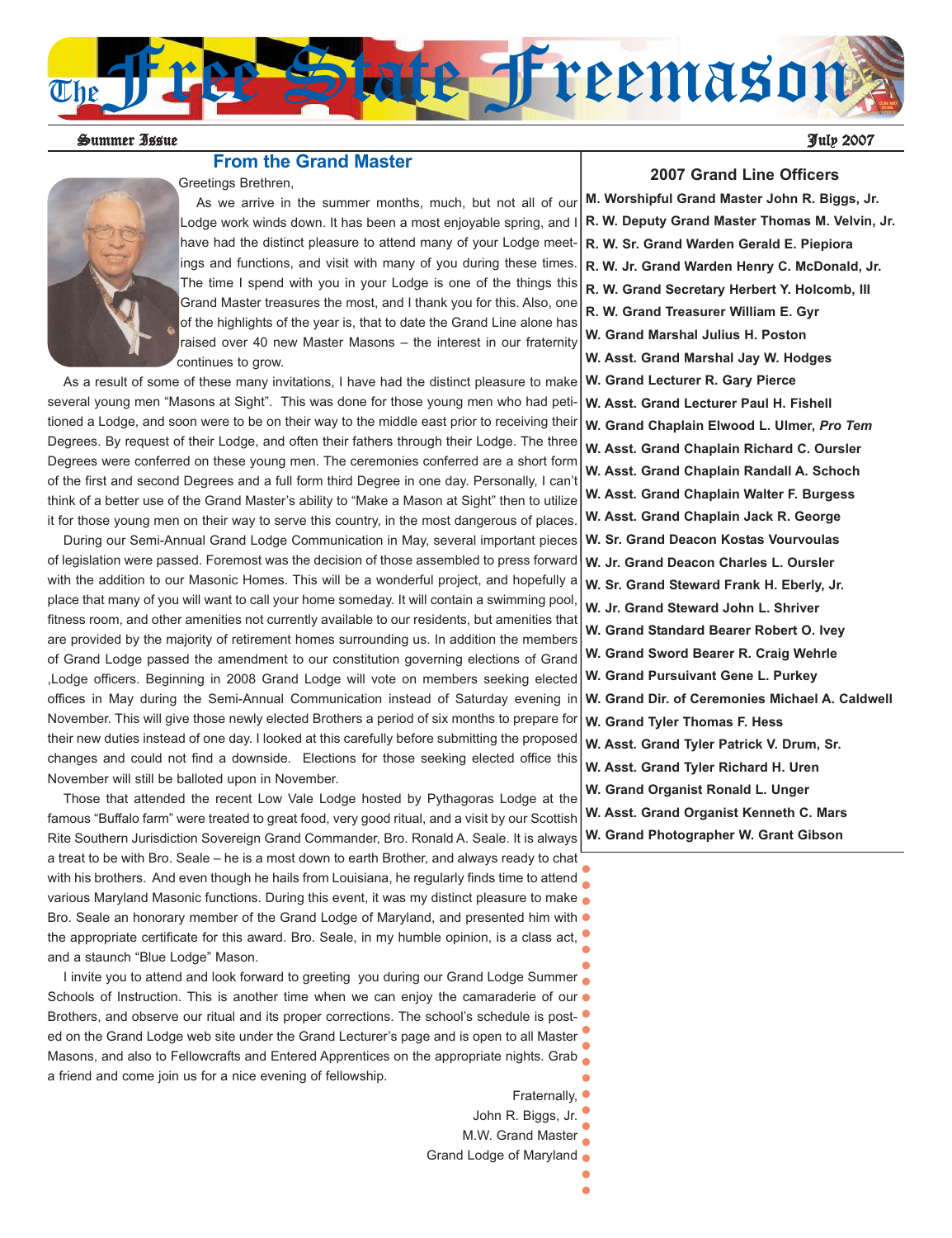Deadlines for submitting articles & information for publication in the *Free State Freemason*: **the 1st day of March (Spring), June (Summer), September (Fall), and December (Winter)**.

These dates are firm as the issue must be formatted and given to the printer the last day of these months.

> Send mail to: Grand Lodge of Maryland 304 International Circle Cockeysville, MD 21030

> > 410-527-0600 tel 410-527-1276 fax

FSFM@covad.net

**Grand Lodge Website** http://www.mdmasons.org/gl

#### **Article Submission**

These points should be followed for articles submitted for inclusion in the Free State Freemason publication:

Original pictures or pictures from a digital camera on disk are fine - use the highest resolution.

Ink jet prints or newspaper pictures **will not** reproduce satisfactorily.

If you desire the return of pictures, they must have submitting individual's name on the back.

Pictures should have accompanying documentation detailing who is in the picture and what the picture represents if not accompanied by an article. Articles must be typewritten.

Articles can be submitted to the editor by e-mail, fax, regular mail or dropped off at the Grand Lodge office.

#### **Troop Support**

The Brothers and Sisters of Highland Chapter No. 33 O.E.S. & Corinthian Lodge No. 93 A.F. & A.M. are proud to announce 1 year of our support program for those brave souls who serve our country in a time of war. We would like to take the time to thank all those who dedicated the much needed time, money & effort to make this a success this past year.

This month, 3 large boxes are being sent to the troops of the 9th Infantry Div. of Camp Corregidor in Iraq. A special thanks goes out to the Brothers of Tuscan R.A.M. and Bro. John Maclay, P.M., and the generous individual donations made by Bro. Louis Bandell, P.M. & Bro. Willard Ogden also R.A.M. members.

It gives me a great pleasure to announce that Liberty Lodge No. 219 has also established a troop support group. This was initiated to help Bro. Brian Sann of Liberty Lodge No. 219 and the Guard & Reserve Troops from Maryland, under his command, that are now serving in Iraq. Sgt. Maj. Sann was responsible for giving us our 1st contact in Afghanistan when our program first began.

Finally, to the Sisters and Brothers of Highland Chapter No. 33 O.E.S. who have so generously agreed to increase the amount of donation money from our budget this year, and to continue with the Fisher House Project supported by the Grand Chapter of MD. Thank you all so much again for making our 1st year such a success.

If you would like to make a donation to our project, find out about what we are sending and how, or give us information on someone you may know who would benefit from our program, you can contact us at the address below:

Roy M. Hodgson, P.M. David Satterfield, W.M. Corinthian Lodge No. 93 Liberty Lodge No. 219 8909 Carlisle Ave. 806 Dartmoor Rd. Nottingham, MD 21236 Lutherville, MD 21093<br>Ph.# 410-529-0384 Ph.# 410-828-0967 Ph.# 410-529-0384

### **Grand Chapter of OES**

**Classic Custom Car Show and ARC Blood Drive** September 9, 2007 Noon until 5:00

#### **IBEW Local 1805 Complex 898 Airport Road Glen Burnie, MD 21061**

Come join us for food, fellowship, and fun for the whole family while helping Maryland Charities, to include, but not limited to, Maryland Fisher House, T\*A\*P\*S, Knights Templar Eye Foundation, Cancer, Heart, etc.

Masonic Lodges, OES Chapters, IOJD Bethels, Rainbow Assemblies, and DeMolay are welcome to rent a booth and join us. Contact Karen Smith at 301-843-2568 or Nila Kay Coleman at 410-778-5722





### **The Grand Lodge of Maryland Ballroom Rentals**

**Contact:** Raymond J. Vogel, Ballroom Coordinator at 410-527-0289 E-Mail: glballroom@covad.net, Fax 410-316-9410

**Office Hours:** 10:00 a.m. - 3:00 p.m. Monday - Friday by appointment. **Catering:** Approved list of caterers.

**Ballroom Capacity:** Receptions, 320, with a nice dance area. 410 for banquets without dance area. Separate room for Weddings and Special Events. **Rates:** Call for information.

**Parking:** Free on site, 178 spaces.

**Information:** Foyer is marble with a fantastic staircase. Ballroom is 55 ft. x 111 ft., with hardwood floors. Twelve brass chandeliers, dance area depends on table setup. A must see in person to really experience the beauty of this facility. Call us and come see our Ballroom in this beautiful Hunt Valley setting.

#### **License Plates**

Masonic License plates are available to Maryland Masons, with vehicles registered in Maryland, as well as their wives, widows, and sons and daughters living at home.

You do not have to wait for renewal of registration. Call Ray Vogel at 410-527-0600 to find out how it works and how easy it is to put them on your vehicle. Ray is available during regular business hours Monday through Friday. **Be proud of your fraternity and display these plates on your car this year.**

### **Chair Plaques & The Tree of Life**

**Chair Plaques** are for chairs located in the Corinthian Room on the second floor of Grand Lodge. You may have your own name on a plaque, or have it in memory of, or to honor a person, club, or group.

The Tree of Life is located in the main lobby of the Grand Lodge Building. You can sponsor a leaf on the tree, or have it in memory of, or to honor a person, club, or group.

The Chair Plaques and the Tree of Life leaves cost only \$200.00 each. This provides you with up to four lines on either, with twenty-one characters per line. What a wonderful way to remember someone. Call Ray Vogel at the Grand Lodge at 410-527-0600 to make arrangements for yours.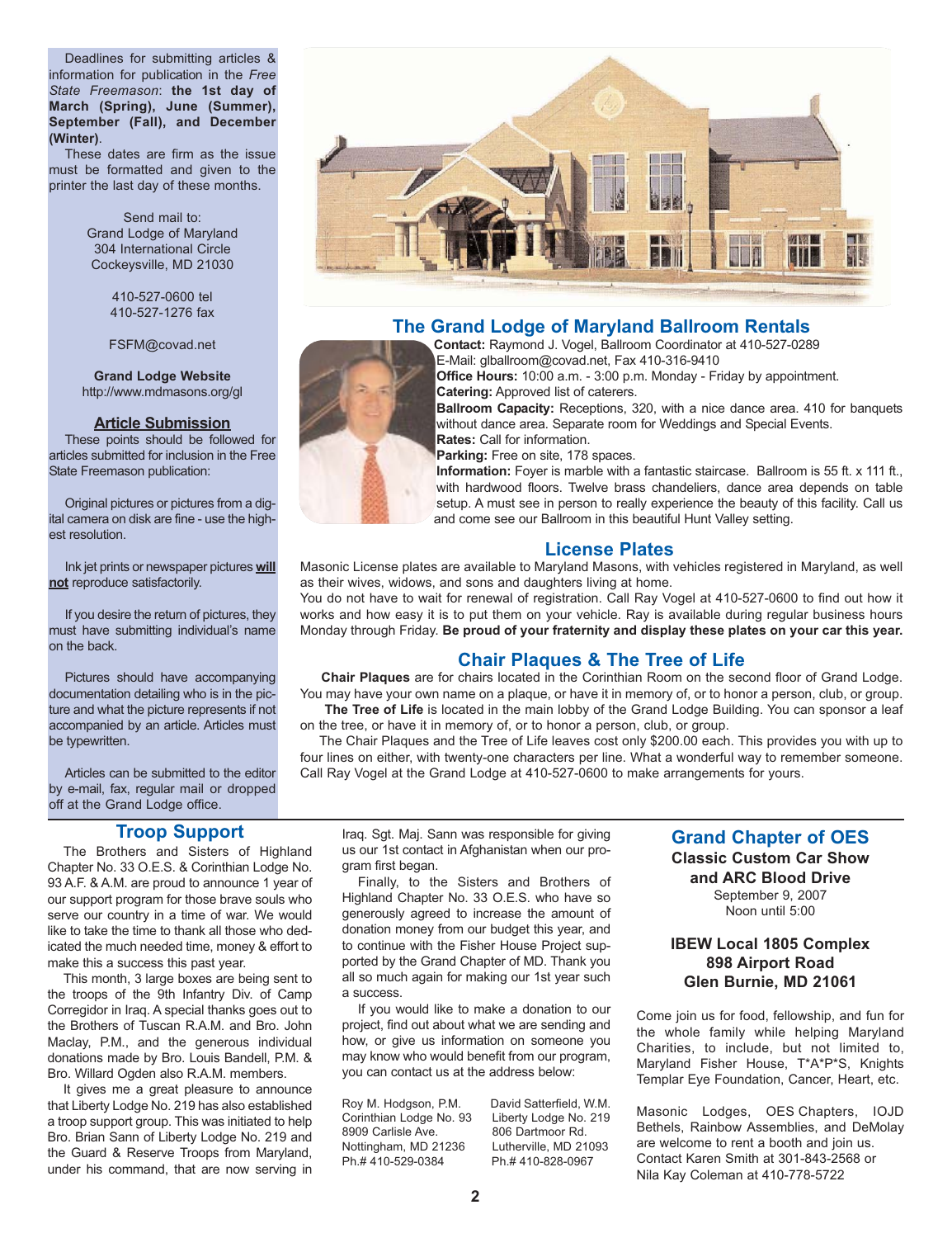#### **Oktoberfest**

Germania Lodge No. 160 will be hosting its 2nd Annual Oktoberfest on October 20, 2007 starting at 6:30pm until 10:30pm at the Grand Lodge Ballroom.

This event will feature Traditional German music by Heidi Und Heimat Echo Band, catering by Old World Deli, German beer, etc. including German folklore, Schuhplatter Trachten Dancers and other entertainment.

You are invited with spouses and friends to join us at this special happy event.

Tickets are \$35.00 per person. For tickets, call Rolf Sorg at 410-252-1386 or Wolfgang Herdecker at 410-391-2037.

#### **John R. Biggs, Jr. Candidate for the office of Most Worshipful Grand Master**



**Masonic History:** Past Master of Charity Lodge No. 134, Deputy Grand Lecturer in 1992, Deputy Grand Lecturer at Large in 2000, Grand Lecturer 2004, W. Sr. Grand Deacon 1998, R.W. Sr. Grand Warden 2000, Member of the Board of<br>Trustees 2001-2004. 2001-2004. Editor of the Free State

Freemason 2001-2005, Elected R.W. Deputy Grand Master 2005-2006.

**Masonic Affiliations:** York Rite, Scottish Rite, Shrine, Knights of Mecca, Tall Cedars, Masonic Veterans Association and The Free State Shield and Square Club.

#### **Thomas M. Velvin, Jr. Candidate for the office of R W Deputy Grand Master**



**Blue Lodge:** Camp Springs Lodge No. 227; Raised May 12, 1978;<br>Worshipful Master Worshipful 1985.

**Memberships:** Ancient and Accepted Scottish Rite since 1978; Ancient Arabic Order of Nobles of the Mystic Shrine since 1996; York Rite since 1998; Masonic

Veterans since 2005; Chester River Shrine Club since 2005.

**Leadership Positions:** Webmaster, Maryland Masonic Family since inception in 1994; Director of Work, AASR Baltimore Valley, 1998; Deputy Grand Lecturer, District 8, 2003; Board of Trustees, 2005; Executive Committee, 2005; Chairman - Policy Committee, 2005; AASR Holding Company Board, 2006; Right Worshipul Master, Southern Maryland Past Master's Association, 2006; Asst. Treasurer, Christ Church at I.U. Worshipful Junior Grand Steward, 1987; Advisory Council Bethel #41, IOJD, 1988 - 1993; Worshipful Master, Dr. John Coats Memorial Lodge, 1990 - 1994; President, Camp Springs Temple Holding Corp., 1988 - 2003; Grand Inspector, 1994 - 2000. Served as President from 1996 - 2002. First President of combined Board; Board of Trustees, 1998 - 2004. Executive Committee, 1998 - 2004; Chair, Personnel Committee, 1998 - 2003; Co-Chair, Imperial Shrine 2005 web site, 2002 - 2006; Right Worshipful Junior Grand Warden, 2004; Venerable Master, Lodge of Perfection, 2005; Treasurer, Episcopal Church of the Nativity, 1978 - 2006

**Awards:** Warren E. Sipe Award, November 1996; Coroneted Inspector General Honorary in Scottish Rite, October 2001

**Publications:** More than sixty technical computer hardware and software publications

#### **Herbert Y. Holcomb, III Candidate for the office of R W Grand Secretary**



**Masonic Background:** Past Master of Oriental Lodge No. 158 in 1982, 1989, 1997, 1998, 1999, 2002, and 2003. Past Grand Inspector, Past VP of the Board of Grand Inspectors, Past Worshipful Senior Grand Deacon, Past Member of the Board of Managers, Past President of the Past

Master's Association of Baltimore City/County and currently is the Right Worshipful Grand Secretary.

**Masonic Affiliations:** Scottish Rite, Tall Cedars, Shrine, Knights of Mecca, Masonic Veterans Association.

#### **William E. Gyr Candidate for the office of R W Grand Treasurer**



**Masonic Background:** Past Master of Tuscan Lodge No. 202 and a plural member of Ionic No. 145. Currently serving as Right Worshipful Grand Treasurer.

**Education:** Certificate in Accounting from Johns Hopkins University. This curriculum is all the Major Accounting subjects

required for an Accounting Degree. Subsequently received a Bachelor of Science Degree in Business Management from the University of Baltimore. Attended frequent seminars in Finance, Management, Technology, Personnel and General Office Administration to keep current on these topics.

**Professional Experience:** Supervised all Accounting functions including Accounts Receivable, Payable and General Ledger. Controller positions have included the duties of preparing Financial Statements, Budgets, Systems Design and report analysis. Serving as Controller, I have been the primary representative with Auditors, Banking operations, Insurance Agents and Employee Benefit providers. Currently semi-retired, I am the Controller for a Manufacturing and Installation company serving as a sub-contractor to the building industry.

**Masonic History:** Former DeMolay, Tuscan Chapter, Legion Of Honor; Past Patron Gleaner Chapter No. 49, OES; Past Associate Guardian, Bethel No. 48, IOJD, Reisterstown. Master of Tuscan Lodge in 2000. Currently serving as Vice President, Board Of Grand Inspectors for the Central Region, Grand Inspector to Lebanon Lodge No. 175 and Worshipful Grand Pursivant 2005-06. Member of Masonic Veterans Association and will be the Senior Warden for the Past Masters Association, Baltimore this coming December.

#### **Robert W. Chase Candidate for the office of R W Sr. Grand Warden**



**Masonic Resume:** Raised in Mt. Moriah Lodge #116 1996. Appointed Line Officer Mt. Moriah Lodge #116 1997. Worshipful Master Mt. Moriah Lodge #116 2002

**Grand Lodge of Maryland Appointed and Elected Positions:** Appointed Worshipful Junior Grand

Deacon 2005. Elected Grand Lodge Board of Managers November 2005. Appointed Grand Inspector (Charity Lodge #134) 2007

**Scottish Rite:** 2007 - Junior Warden Meredith Chapter Rose Croix. Awarded the Rank and Decoration of Knight Commander of the Court of Honor 2005. Member of Scottish Rite 14th and 30th Degree Team.

**Miscellaneous:** Mt Moriah #116 507 Holding Company. President Mt Moriah #116 Past Masters Association, 2007. York Rite – Royal Arch Chapter, Baltimore Chapter.

#### **Spyridon G. Treklas Candidate for the office of R W Sr. Grand Warden**



**Professional Career:** I Graduated from Towson State University with dual major in Computer Science and Mathematics. Received a Master's Degree in Computer Science from Johns Hopkins University. I have been employed by Baltimore Aircoil Company Inc since 1988. Going

through several positions in the Information Technology Department, currently I am the System/Database and Security Administrator for the company's Oracle-PeopleSoft Enterprise Resource Planning system.

**Masonic Career:** Joined Amicable-St. Johns Lodge No. 25 in 1986. Served as Worshipful Master of St. Johns Lodge No. 34 in 1991. Member of the Past Masters Association for Baltimore since 1991. Served as a Grand Inspector 1995-2001. In 1997 served as Worshipful Grand Standard Bearer for the Most Worshipful Past Grand Master John C. Naquin. In 2002 accepted an appointment for Grand Inspector and since serving as Vice-President of the Board of Grand Inspectors for Baltimore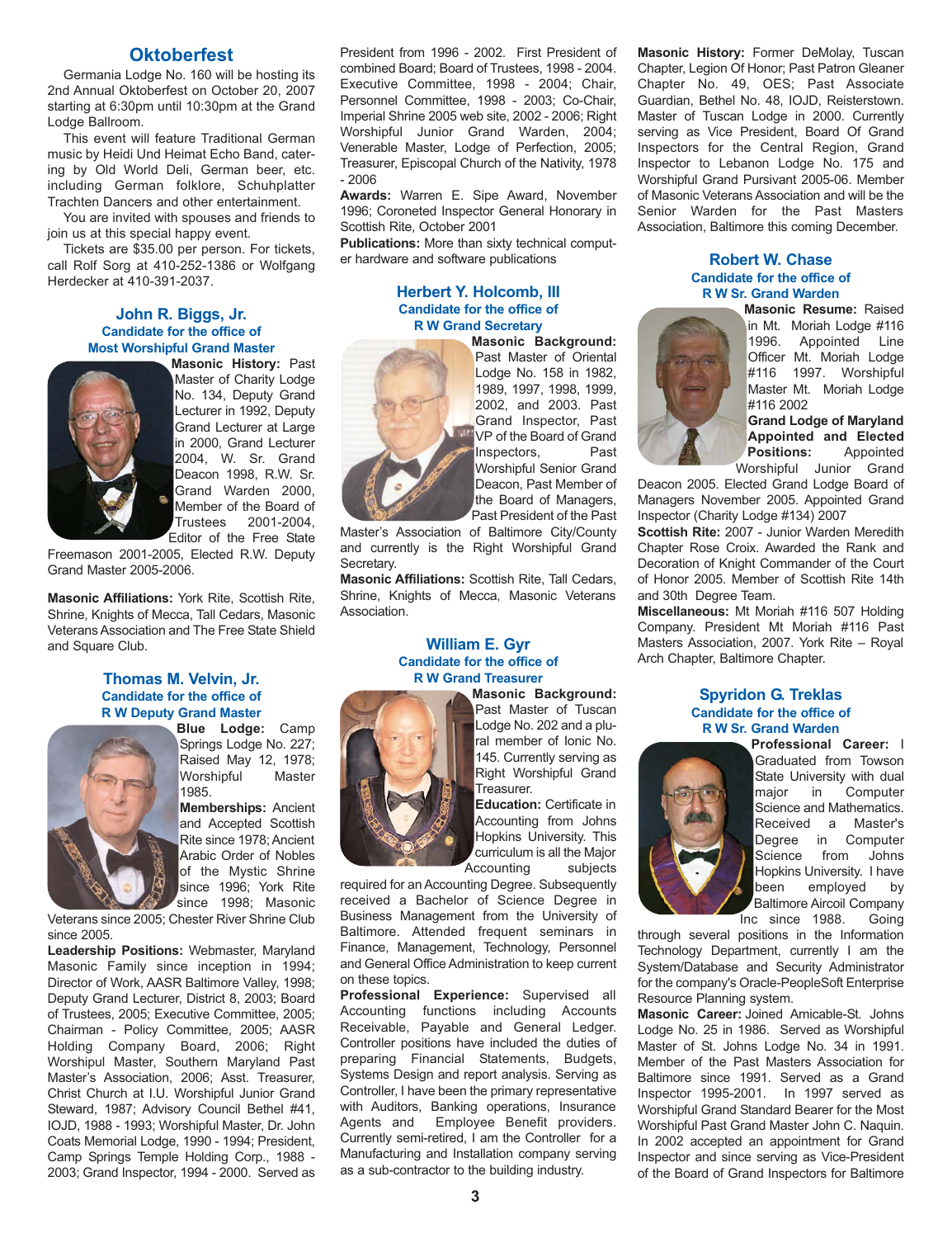South. Chairman of the Masonic Law School for Baltimore North and South region from 1997 to 2001 and from 2002 to present. Grand Representative of the Grand Lodge of Greece to the Grand Lodge of Maryland. Joined Scottish Rite in 1991. In 1997 invested with the rank of Knight Commander Court of Honor. Served as Wise Master for the Lodge of Rose Croix in 2001. Since 1992 involved in multiple Scottish Rite administrative and ritualistic degree teams. Currently involved in multiple speaking parts in various Scottish Rite degrees. In October of 2005 coroneted with the honorary 33rd Scottish Rite Degree. Member of the Royal Arch Tuscan Chapter No. 42. Member of the Hiram Council No. 5. Member of Monumental Commandery No. 3. Member of Baltimore Forest No. 45. Member of the Royal Order of Scotland. Member of the Scottish Rite Research Society.

#### **Marlin M. Mills Candidate for the office of R W Jr. Grand Warden**



**Masonic Resume:** Member of Esdraelon Lodge No. 176 Cardiff, Maryland Raised: June 3rd, 1983, Master: 1999 - 2000 & 2003. Honorary Past Master of Mt. Ararat Lodge No. 44. Member and Past Master of the Past Masters Association of Harford County Past Worshipful

Senior Grand Steward, Grand Lodge of Maryland, year: 2000 Grand Inspector for Mt. Ararat Lodge No. 44 for six years. Vice president of The Board of Grand Inspectors, 2002- 2006. Appointed Grand Inspector at Large 2006. Member Board of Trustees for Maryland Masonic Homes General Chairman Harvest Home Day Committee. Committee member Youth Day activities Grand Lodge of Maryland Member of Masonic Veterans Association.

**Masonic Affiliation:** Ancient and Accepted Scottish Rite of Freemasonry. Received 33° Degree 2005. Lodge of Perfection: currently hold position of Senior Warden. Scottish Rite Diplomat Program, "Diplomat" for Esdraelon Lodge # 176 Past President, Conowingo Scottish Rite Club. Member of Chesapeake, Carroll & Frederick Scottish Rite Clubs Member of Maryland Sojourners. Boumi Temple, A.A.O.N.M.S. Member since 1983. Member Knights of Mecca. Member Susquehanna Shrine Club. Tall Cedars of Lebanon Har-Ce Forest No. 142 Life Member and Past Grand Tall Cedar. Member degree team

Order of Eastern Star, Member Penn Mary Chapter No. 72. Marshall for Penn Mary No. 72: 2001, 2002, 2003 Associate Patron 2004 & 2005

Free State Shield & Square Club Charter member

#### **Marvin E. Printz Candidate for the office of R W Jr. Grand Warden**



**Masonic Career:** Raised in Eureka Lodge No. 105 in 1972. Served as Worshipful Master 7 times; Past Treasurer. Served as Worshipful Master of Medairy Lodge No. 140 twice. Served as Worshipful master of Hagerstown Lodge No. 217 three times. Honorary Member of James W.

Bowers Lodge No. 173.

**Grand Lodge:** Grand Inspector - Six year term. Appointed Deputy Grand Lecturer in 1995. Worshipful Grand Pursuivant in 1997. Temple Board for all Lodges that i am a member. Grand Lodge Committee for Reinstatements.

**Masonic Affiliation:** Charter Member of the Free State Shield and Square Club. Plural Member of Olive Branch No. 34 and Hagerstown No. 89 Chapters - Order of Eastern Star. Three time Worthy Patron of Areme Chapter, OES.

Member of Masonic Veterans Association. Member of Ancient Accepted Scottish Rite. Member of York Rite.

#### **Edward B. Kraft Candidate for the Board of Managers**



**Masonic Career:** March 1959 - raised in Palestine Lodge No. 189, located in Catonsville, Maryland. After serving several years on the Instruction Committee I was appointed Junior Steward in 1966. I progressed through the chairs and served as Worshipful Master in 1972. At the

Grand Lodge Communication in 1973 I was invested as the Worshipful Junior Grand Steward in M.W. Past Grand Master Philip B. Matthew's line of Officers. I have served the Grand Lodge in the following capacities: Grand Inspector - 1974 - 1978, Deputy Grand Lecturer at Large 1975 - 1985 Worshipful Grand Lecturer 1985 - 2004, Chairman of the Grand Lodge Hospitality Committee - 1986 - 2004 Grand Representative to New Jersey - 2001 to present , Elected R.W.J. Grand Warden - 1992-93, Chairman of Grand Master's One Day Class for Grand Masters Larrimore and Owens, Awarded the Warren S. Seippe Award - November 2000 Retired as W. Grand Lecturer in May of 2004, Elected to the Board of Managers - November, 2004 Awarded the Title of Grand Lecturer Emeritus - June, 2005 Appointed Grand Inspector - 2007

**Masonic Affiliations:** Baltimore Past Master's Association -1971 to present Masonic Veterans of Maryland - 1980 to present. The Dr. John Coats Memorial Lodge No. 1987 -1985 - Charter Member, Bonnie Blink Daylight Lodge No. 1 - Charter Member.

Honorary Memberships: Ionic Lodge No 145 - 1971, Oriental Lodge No. 158 - 1998 Pythagoras Lodge No. 123 -1999 Free State Shield and Square Club -1999 Charity Lodge No. 134 - 2005. Freedom Lodge No. 112 - 2007.

**Professional Background:** I was employed by the National Cash Register Company (NCR) for thirty-eight and a half years. While employed by NCR I serviced cash registers, book keeping machines and bank proof equipment. For eight years I served as the Shop Foreman of the Baltimore Region Repair Facility.

#### **Ron Schwartz Candidate for the Board of Managers**



**Masonic Career:** Worshipful Master of Patmos Lodge No. 70 in 2003 and 2004, he now serves as the Lodge's newsletter editor, ritualist, and catechism instructor as well as currently serving as Junior Warden. He is a plural member of Amicable-St. John's Lodge No. 25, where

he serves as a Catechism instructor. He has been a faithful participant in the Grand Lodge Summer School Lodges of Instruction and holds Gold Cards in Catechism and Ritual. He is a 32° member of the Scottish Rite Valley of Baltimore where he has served on the Degree Team. In the York Rite, he has served as Excellent King in Druid Royal Arch Chapter No. 28, and is also a member of Hiram Council No. 5, R. & S. M. He is also a member of Boumi Shrine Temple.

Active in the support of Masonic research, he is the Regional Secretary of Quatuor Coronati Correspondence Circle and a Life Member of the Scottish Rite Research Society. Among his activities, he developed and presented an instructional program, Introduction to Hebrew for Masons, and is the author of the research paper, Evolution of the Charges to the Candidates as Used in the Grand Lodge of Maryland.

He has held several volunteer positions in the Boy Scouts of America, and is currently a member of the Baltimore Area Council Interfaith Committee. In recognition of his Scouting service, he received the Daniel Carter Beard Community Service Award.

Brother Schwartz is a retired CPA with an engineering background and is a graduated of the University of Maryland.

#### **Multi State Degree Day**

Brethren, on the 17th and 18th of August, we will host a Multi-State Degree Day in Grand Lodge. Friday the 17th a Maryland Degree team composed of individuals selected by the Grand Lecturer will confer the Master Mason on a worthy candidate at 7 p.m. Saturday morning, the 18th we will have coffee and donuts at 8 p.m. and a Degree Team from Prince Hall Grand Lodges will raise one of their Brothers. If you have never seen this Degree done by these Brothers, you are truly missing out on something. Following them will be the "Country Boys" Degree team from Oklahoma.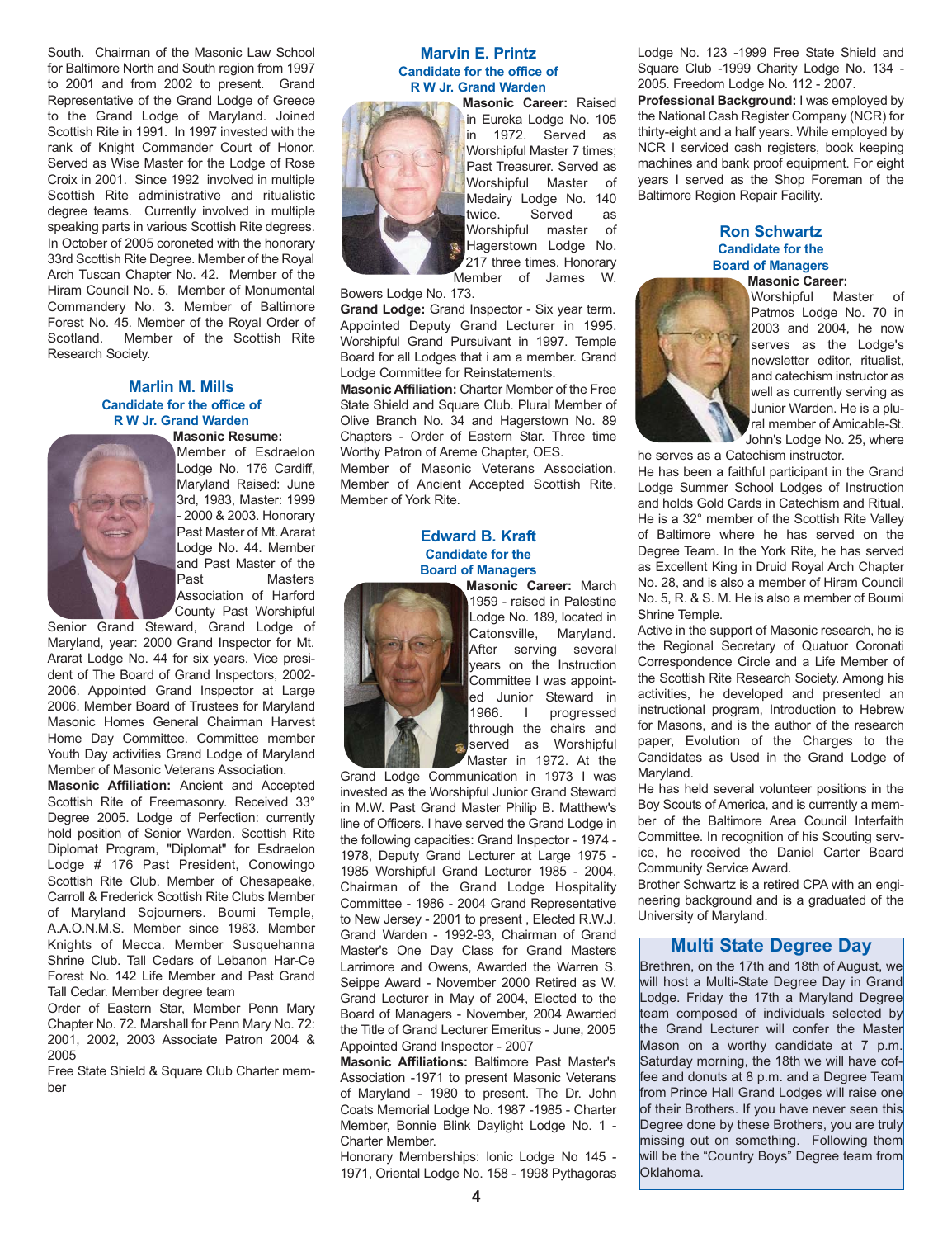#### **Charles J. Morgan, Jr. Candidate for the Board of Managers**



**Professional:** Chairman of the Maryland State Board of Practical Plumbing since 1993, Chairman Complaint Committee of the Maryland State Board of Practical Plumbing from 1967 to 1993, Administrator of Journey and Master' Plumber Test from 1976 to

1987 President of the Morgan Plumbing Company from 1962 to 1990, Plumber for Charles J. Morgan and Son's from 1947 to 1962. Proven track record in business and government relations. Strong presentation and leadership skills.

Talented and determined individual who accomplishes results.

**Masonic History:** Raised in Oriental Lodge No. 158, 1955, Installed Worshipful Master Oriental Lodge No. 158, 1978, Installed Worshipful Master Oriental Lodge No. 158, 1980, Installed as Secretary of Oriental Lodge No. 158, 1982 - 2003, Installed Worshipful Master Oriental Lodge No. 158, 2004

**Masonic Affiliation:** Scottish Rite, York Rite, Boumi Temple Shrine Tall Cedars of Lebanon, Knights of Mecca, Masonic Veterans Association, Past Master's Association, Baltimore Highlands Square Club.

#### **Henry C. McDonald Candidate for the Board of Trustees**



**Masonic History:** I was Raised in Concordia Lodge No. 13 in 1997. Installed as Worshipful Master in 2001. I served for three consecutive terms during which time Concordia Lodge received the Grand Master's Award with Distinction each year. I cur-

rently chair the Catechism Committee and have chaired or served on numerous others. I am a plural member of Washington Lodge No. 3.

**Grand Lodge:** I was elected R.W. Junior Grand Warden, 2007, and appointed President, Board of Grand Inspectors, 2007. I am also chairman of the Hospitality Committee. I served in the 2004 Grand Line as W.G. Sword Bearer and was appointed a Grand Inspector in 2002.

I am a member of the line of the Baltimore City/County Past Master's Association, an instructor in the Masonic Law School, and a working member of the Harvest Home Day Committee. I previously served on the Board of Trustees, 2005-2006.

**Masonic Affiliation:** Scottish Rite - Serve on the staff of the Director of Work, Degree Master 18º, Diplomat for the Valley of Baltimore, Fraternal Relations Committee.

In 2003, I received the rank of KCCH. Appointed to the Lodge of Perfection in 2001, I currently serve as Venerable Master. Boumi Shrine - Member of Ambassadors, Highlanders and the Knights of Mecca, currently serving as first VP of the latter. Boumi Ceremonial cast. I became a Nobel in 1998.

**Other Masonic Organizations:** National Sojourners, 2002, Royal Order of Scotland, 2003. **Professional:** BS in Commerce, University of Virginia, 1961; MBA in Finance, George Washington University, 1969. Since 1989, I have been an active Realtor specializing in the acquisition and sale of investment properties. I have professional experience in real estate financing, development, and property management.

From 1973 – 1989, I was president of a Baltimore based investment banking and financial consulting firm. In addition to my duties as CEO, I was involved in providing client services in real estate finance and development, working with owners/executives, attorneys, and accountants in the acquisition and marketing of properties. Previously, I was a regional manager for a NYSE member firm where I had begun my career as an account executive.

#### **Avrum Tamres Candidate for the Board of Trustees**

**Professional:** Westinghouse, University of Maryland (Biomedical Research), Met Electric Testing, Duratek. Part time Electrical Engineering, Volunteer at N.W. Senior Center, Computer Instructor, Professional Electrical Engineer, Registered Master

**Masonic History:** Raised March 11, 1981 in Amicable - St. John's Lodge No. 25, Past Master in 2003; Secretary of Amicable - St. John's Lodge No. 25. Plural Member of Warren Lodge No. 51, Secretary of Warren Lodge No. 51. Chairperson of Lunda Laird Honoree Committee. Plural Member of Bonnie Blink Daylight Lodge No. 1. Secretary of the Board of Grand Inspectors. Member of the Board of Trustees, Grand Lodge of Maryland

**Electrician** 

**Masonic Affiliations:** Scottish Rite, Boumi Shriners, Past Master Association, Temple Committee, Masonic Veteran Association, Knights of Mecca, Past Master Association of Amicable - St. John's Lodge No. 25

#### **Raymond J. Vogel, Jr. Candidate for the Board of Trustees**

**Masonic Career:** Corinthian Lodge No. 93.

**Masonic Affiliation:** Tall Cedars of Lebanon. Grand Tall Cedar of Baltimore Forest No. 45 - 1989; Supreme Tall Cedar - Supreme Forest 2001.

**Professional:** Manager of Sears Roebuck 1965-1993

(retired). President of Crystal Charities, Inc. 1990- 2006. Past President - Baltimore 45 Association. Active member on the Board. Boy Scouts of America - Committee on Fund Raising for local troop. Convention Chairman for Tall Cedar National Convention - 2005.

#### **Richard P. Naegele Candidate for the MCM Board of Directors**

**Educational:** Baltimore County Public Schools. Graduated 1974 Loch Raven Senior High. Undergraduate: Bachelor of Arts - History and Elementary Education - University of Maryland Baltimore County - 1979. Graduate: Masters of Education - Special Education Learning Disabilities - Loyola College - 1985

Post Graduate: Goucher College - current student for certification in Supervision and Leadership. Various workshops and courses offered through Anne Arundel County Public Schools and Anne Arundel Community College **Professional:** Teaching Assistant - 1979 - 1981.

Elementary School Teacher - 1981 to 2006. Current Position - AAA Reading - Glendale Elementary. Teacher-in-Charge - 1997 to 2005. Lead Teacher Intermediate - 1997 to 2005. Member School Improvement Team - 1993 to present. Educational Management Team Chairman - 1997 to 2004. Lead Math Teacher - 2002 - 2006. Lead Social Studies Teacher - 2003 - 2006. Lead Science Teacher - 2000 - 2003.

SYSOP (Computer) - 2000 - 2006.

**Masonic:** Lodge: Mount Nebo No. 229. Raised - 1978. Worshipful Master - 1988 & 1990. MCM Scholarship Committee - 1997 - present. MCM - Board of Directors - 2004 - present.

Chapter - Druid Royal Arch No. 28. Exalted - 1979. Most Excellent High Priest 2000 - 2003; 2007. Phoenix Chapter No. 7. Current Secretary. Grand Principal Sojourner - 2004, 2005. Council - Hiram Council No. 5. Thrice Illustrious Master - 1994 - 2000. Jerusalem Council No. 2. Thrice Illustrious Master - 2003 - 2006. Recorder - current. Grand Council Youth Award - 1997. Illustrious Grand Steward - 2003. Deputy Grand Master - current. Commandery - Crusade Commandery No. 5. Eminent Commander - 1985. Right Eminent Grand Commander 1999 - 2000. Knight Commander of the Temple - 2003. Past Commander's Association - President 2003 - 2004. Grand Inspector General - present. Recorder - current. Knight York Cross of Honor - 2002. Registrar - 2004 - present. York Rite College - Order of the Purple Cross - 2005. Scottish Rite - Knight Commander Court of Honor 2002. Tall Cedars of Lebanon - Baltimore Forest No. 45. Boumi Temple Shrine - 1979. Holy Royal Arch Knight Templar Priest - Preceptor 2002 - 2003. Allied Masonic Degrees - Sovereign Master 2002 - 2003. Knight Masons - Worthy Chief 2003 - 2004. Universal Craftsman Council of Engineers - 2003. Maryland DeMolay - Member - Overlea Chapter 1971 - 1977. Advisor - 1979 - present. Active Legion of Honor - Active Member - DeMolay International (2004 - present). Current DAD Trainer for Advisors.

**Community:** Maryland Cocker Spaniel Club - Treasurer 1987 - 2002. Baltimore Kickers - Secretary (2 years), Treasurer (3 years). Club Fidelitas - Past Board Member. Deutsche **Geselligkeit**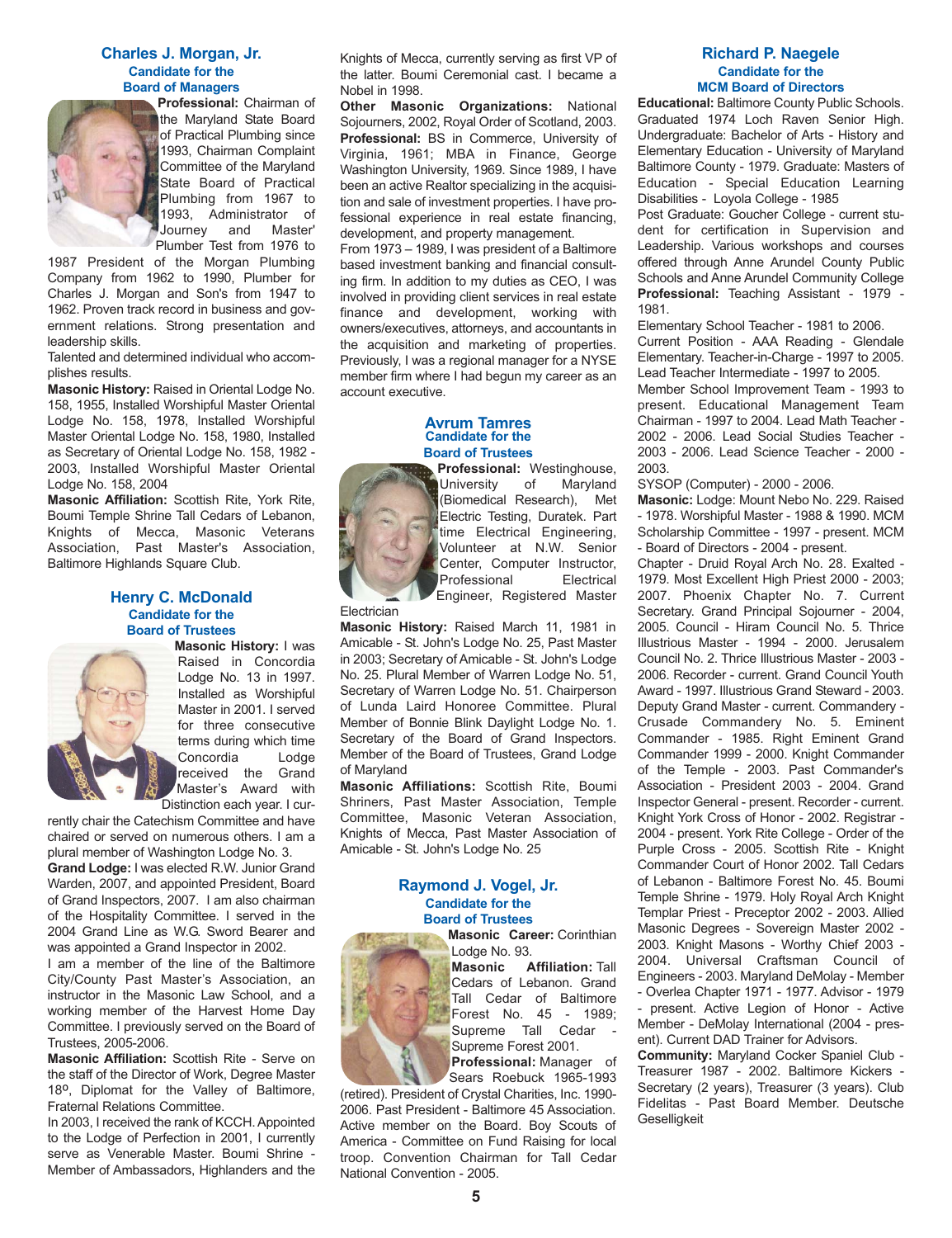#### **Robert O. Ivey Candidate for the MCM Board of Directors**

**Masonic Background:** Member of Patapsco Lodge No. 183. Raised 6-19-99, Past Master 2004 and 2005. Currently Treasurer of Patapsco Lodge No. 183.

**Grand Lodge:** Currently the Worshipful Grand Standard Bearer

**Masonic Affiliation:** Member of the Scottish Rite Baltimore Valley 32 degree. Shriner member of Boumi Temple. Member of St John's No. 19 York Rite

**Professional:** Employed at Univ. of Md College park as an HVAC supervisor for 23 years.

## **A Journey in Seeking the Light**

*We are reprinting this article publish in an earlier edition and will continue the series in succeeding issues.*

The year is 1783 and the new United States of America has ratified a treaty of peace with Great Britain. American independence has been recognized. Throughout the former colonies, state governments are functioning almost as independent countries within a Confederation of States. On December 23, 1783, George Washington resigned his commission as Commander-in-Chief of the Armed Forces in Annapolis, Maryland on the desk that is on view at the Stephen J. Ponzillo, Jr. Library and Museum of the Grand Lodge of Maryland. For Freemasons in Maryland, the urge to establish their own Masonic destiny takes root in a meeting called by five lodges at Talbot County Court House. Their purpose was to found a Grand Lodge and place John Coats, M.D. as their Grand Master. These lodges, as well as Dr. Coats, himself, who was a Deputy Grand Master of Pennsylvania, were primarily composed of Pennsylvania Freemasons who petitioned the Grand Lodge of Pennsylvania for a charter to form a new Grand Lodge. Perhaps due to some debate as to its power to so act, the Grand Lodge of Pennsylvania delayed action on this petition.

Meeting once again in April of 1787, the same five lodges established the Grand Lodge of Maryland on April 17, 1787 and elected Dr. John Coats as their first Right Worshipful Grand Master. The Grand Master's title was changed from "Right Worshipful" to "Most Worshipful" Grand Master well into the 1800s.

At the formation of Grand Lodge, there were lodges in Maryland chartered by Pennsylvania, Massachusetts, England and Ireland. After 1787, most of these lodges were re-chartered by the new Grand Lodge of Maryland.

Prior to the 1780s, Masonic activity had existed not only on the Eastern shore, but also in Southern Maryland and at Fells Point. Records in our Grand Lodge Museum show Masonic Lodge activity in Leonardtown, Maryland as early as 1762. In 1750, Masons were active in Annapolis and other lodges existed in Port Tobacco, Joppa, Talbot Court House, Frederick and, no doubt, other locations.

The Provincial Grand Lodge of Pennsylvania chartered lodges in 1765 at Georgetown, No. 6 and Chestertown, No. 7. In 1770, Pennsylvania chartered Fells Point, No. 15 (later Washington, No. 3) and, in 1773, Baltimore, No. 16.

During the Revolution, Masonry in Maryland grew rapidly. Prior to 1776, it is estimated that the five Maryland lodges had 250 members. Again, the Provincial Grand Lodge of Pennsylvania chartered Maryland Military Lodge, No. 27, attached to the Maryland Line. Worshipful Master Mordecai Gist, who became one of Washington's generals, presided over the lodge. Many celebrated figures belonged to lodge including Baron de Kalb, General William Smallwood, Colonel John Eager Howard, Colonel Otho Holland Williams, Colonel Nathan Ramsey, Colonel Paul Bentalou. Masons of note, who belonged to other Maryland Lodges during the pre-Grand Lodge of Maryland period, included young Samuel Smith and Joshua Barney, both of whom were heroes in the War of 1812. Commodore Barney's apron is on display in our Museum. Dr. Frederick Wiesenthal of Lodge, No. 16, headed the Hospital Service during the Revolution.

Under Dr. Coats, himself a Revolutionary War officer, the Grand Lodge of Maryland grew. In 1793, the Grand Lodge of Maryland began holding the Annual Communication in April in Baltimore. Until 1822, Grand Lodge met in the lodge rooms of Concordia Lodge, No. 13. On April 13, 1793, in Baltimore, Concordia became the first lodge chartered by the Grand Lodge of Maryland and first met on Water Street in the City. Today, City Hall, in Baltimore, sits on Concordia Lodge's second meeting site that, in 1813 was the second floor of the Old Watch House on Guildford Avenue, then called Belvedere Street.

In 1822, The Grand Lodge occupied its new home on St. Paul Street near Lexington, now the site of the Mitchell Court House.

During the first forty-five years of its existence, the Grand Lodge participated in several notable public events. On September 18, 1793, the Grand Lodge, together with Alexandria Lodge, No. 22 of Virginia (President Washington's lodge of which he was past master) and Amanda Lodge, No. 13 of Annapolis, joined in the Grand Procession for the laying of the cornerstone of the national Capitol building in the capital city of Washington. In Masonic attire, President Washington, joined by Joseph Clark, Junior Grand Warden of the Grand Lodge of Maryland, functioning as Grand Master pro-tem laid the cornerstone. In 1818, the Grand Lodge laid the Cornerstone of the Washington Monument at Mount Vernon Place in Baltimore with the Governor of Maryland, Grand Master Levin Winder presiding. The trowel used at this event, as well as the 1814 cornerstone laying of the St. Paul Street Temple, is on display in the Grand Lodge Museum.

In 1823, when General, the Marquis de Lafayette, toured the United States, he was entertained by the Grand Lodge when visiting Baltimore and was made an honorary Maryland Mason.

On July 4, 1828, Grand Master Benjamin C. Howard, former Congressman and son of Brother John Eager Howard, together with the Grand Lodge, laid the cornerstone of the first railroad in America, the B & O. Brother Howard was assisted in breaking ground by the 91 year old, last remaining signer of the Declaration of Independence, Charles Carroll of Carrollton. Despite the depiction in the film National

Treasure, Mr. Carroll was not a Freemason. A print of the painting of this event made in the 1920s for the B & O Centennial is on display in our Museum as well as Masonic aprons worn in the Grand Parade held to commemorate the cornerstone laying. In 1829, Grand Lodge conducted a similar cornerstone laying for the Baltimore and Susquehanna Railroad (Northern Central) later a part of the Pennsylvania Railroad.

We end this first installment of the history of the Grand Lodge of Maryland in 1828 on the eve of the Morgan affair and the advent of anti-Masonry. Our next installment will take us from 1829 through 1885.

Much assistance in this effort is attributable to the writings and efforts of Edward T. Shultz, Charles Everstine and Charles Stein and their respective histories of the Grand Lodge of Maryland.

> Stephen J. Ponzillo, III Librarian and Curator

#### **HOW GREAT IT IS TO BE AN ALI GHAN SHRINER !! Message from the Potentate Ali Ghan Shrine**

In the last edition of the Maryland "Free State Freemason" publication, I expressed how proud I am of the actions, words and deeds of our Ali Ghan Shriners and to date, that pride has been elevated to a higher level due to the outstanding efforts of our Nobility.

For the first time in quite a number of years, Ali Ghan was very honored to witness 35 Shrine Masons traveling the "Hot Sands" during our Ceremonial on June 9. Of utmost significance and importance is that the majority of these new Nobles have become involved in a Shrine Unit or Club. Other evidence of the positive attitude and enthusiasm Ali Ghan Shriners have demonstrated is the attendance and support of an outstanding Fish Fry, Shrine Family Picnic and, our temple's sincere dedication to our philanthropy- Shriners Hospitals for Children . Yes, I could continue to cite many of our other successes, but will not because of limited space. However, I do wish to reiterate the pride I have in our Nobility and, the tremendous effort they've put forth.

We entered the 2007 Shrine year with numerous and lofty "dreams" and are on the edge of making those dreams a reality. Yes, Ali Ghan Shriners have witnessed many positive achievements thus far and, it is my request that we do not become complacent in our last halfyear together. William James once said, "Most people never run far enough on their first wind to find out they have got a second. Give your dreams all you've got and, you will be amased at the energy that comes out of you." We can NEVER give up on our dreams because, at this point, each dream is well within our reach. Yes, we will have to stretch farther and higher than before but have no fear……as long as we put forth our very best effort for our Fraternity and philanthropy each and every day, all of our dreams will come true.

> Keeping Dreams Alive R. Francis "Fran" Shives, Potentate Ali Ghan Shriners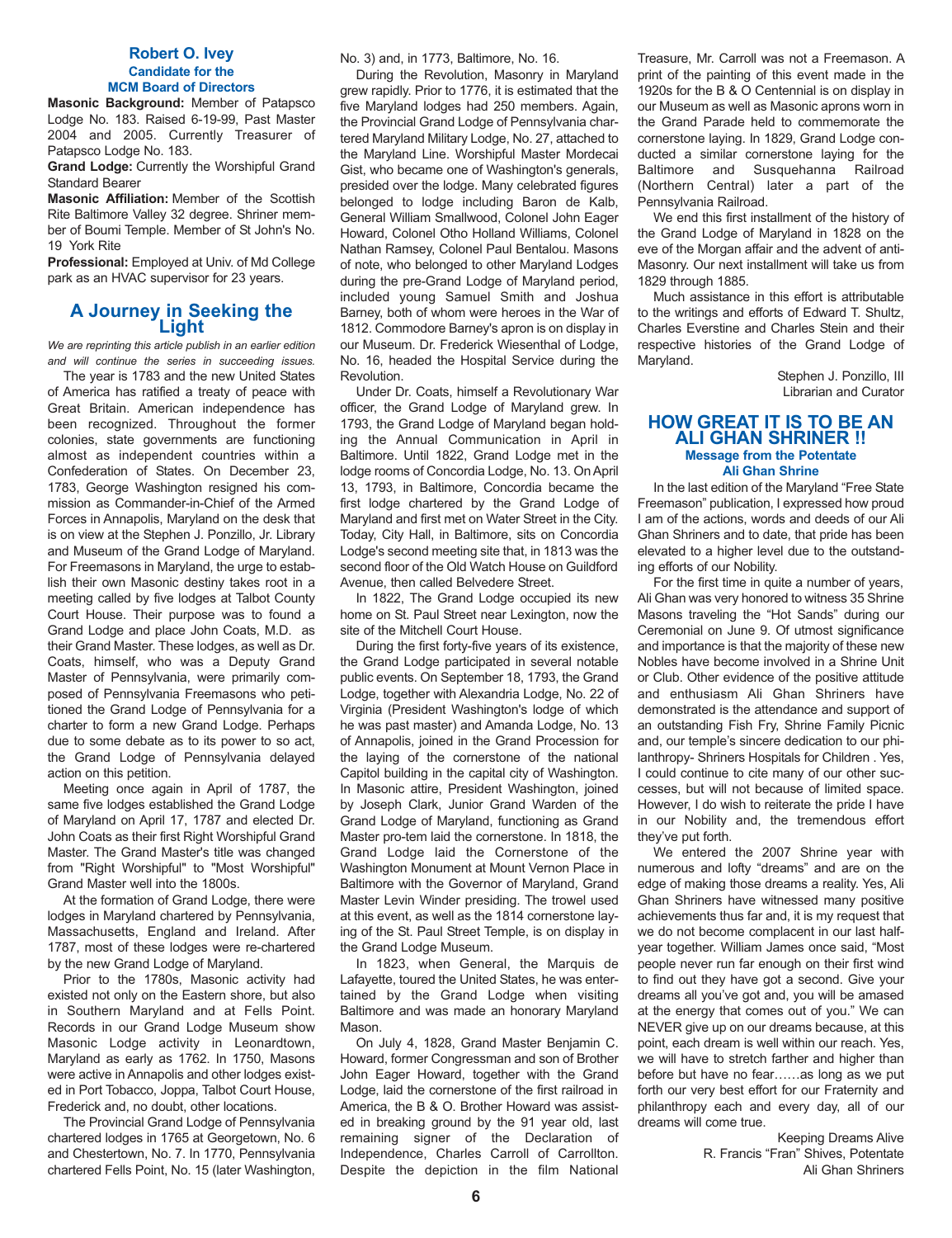#### **Dispensations**

Brethren, the Grand Lodge office continues to receive requests for dispensation on the day the dispensation is needed, or within a day or so of it. This is not an acceptable practice – how can you possibly notify the members of your Lodge of the requested change, or the denial of it? From this time forward, requests that are not of an emergency nature must be post marked and received in the Grand Lodge office at least 10 business days prior to the date the dispensation is needed. **NOTE: If you do not receive a response to your request for dispensation, you are to consider your request not approved!**

#### **St. Columba Lodge No.150 Annual Golf Tournament**

In conjunction with the Southern Maryland Chapter of the American Red Cross the annual golf tournament was held at the Wicomico Golf Club on Monday, June 4th. With over sixty golfers and thirty sponsors we raised over \$4000 profit. The Lodge donated \$2100 to the Southern Maryland Disaster Relief Fund of the American Red Cross.

Pictured below from L. to R. are Jim Salyers, S.W.,Bro, Jerry Simms, Jim Simpson, Steve Vallandingham, Bill Jenkins and Kip McConnell, W.M. Kip and Jim made the presentations to the 1st place team which included "The Wally Zinn Memorial Plaque" and prizes.The Red Cross provided many door prizes and volunteers for the day.



Lodge volunteers included Bros. Gary Entzian and Bill Holt as cooks, Steve Shlagel and Maurice Rackey did the hole signs and drove the beverage carts, along with Sisters Pat Shlagel and Judy Vivian. Bro. Scott Morris did general work.

Thank you to the Sponsors, Golfers, Volunteers and The Wicomico Golf Club, especially Pat Meyers and her staff. This year's tournament was our best yet. See you next year on the first Monday in June 2008.

The Brethern of Saint Columba Lodge.

**The Grand Master is looking for an ordained minister that would be interested in being a part of the Grand Line for 2008. Areas that need coverage are the Central Baltimore area and the Eastern Shore. Duties would be to attend functions with the Grand Line, particularly on Degree conferrals. It isn't necessary to be a Past Master to fill this Grand Line position. If you are interested, contact the Grand Master at 410-527-0600 during normal business hours.** 

#### **Circumambulation More Ancient than Freemasonry**

One of the most ancient portions of our three degrees is the rite of circumambulation, or literally, "walking around." This custom of walking about a sacred or significant place or thing dates from pagan times.

It was originally associated with sun worship with all turns being made with the right hand toward the altar as in our modern ceremonies. The custom was known among the ancient Hindus as well as among the Druids of ancient Britain.

Moslem pilgrims at Mecca still ritualistically circumambulate the sacred stone or Kaabah that marks the spot where Mohammed ascended into heaven.

Masonry continues this ancient practice following the candidats entrance into the Lodge. The additional round of the altar made in each degree is symbolic of the candidate's advancement in masonic knowledge and light. Each circuit ends at the Master's station in the east from which all Masonic enlightenment emanates.

*By James P.W. Goss, 1993 Grand Historian of Vermont, The North Dakota Mason*

#### **School of Law**

The 2007 Regional Grand Lodge School of Masonic Law will be held in the common area of the lower level of the Grand Lodge Building on Saturday, September 22nd and 29th. The times on both dates will be from 9:00am until 12:00 noon.

Senior Wardnes are required to take this course and satisfactorily pass the examination. Junior Wardens are also invited to take the course, and the Worshipful Masters are invited to sit in.

The Board of Grand Inspectors is looking forward to working with each of you.

### **Grand Lodge of Maryland ListServe**

Are you subscribed to the Grand Lodge ListServe? A recent check of the subscribed members reveals we only have about 200 subscribers. That means about 18800 of you are missing out on late breaking news about Lodges, events and members of the Fraternity in Maryland.

Some instances:

The upcoming breakfast at Odenton #209.

The Mt. Moriah #116 Golf Tournament.

The death of a respected member.

The dedication of the building and placing of the cornerstone at Chester #115.

If you are not yet a subscriber, and you have a valid email address, you can subscribe by sending an email message to glmaryland@listserve.com with the subject of the message: Subscribe. That is all that is required. You will receive a confirmation message as soon as one of the administrators approves your subscription. You should then receive all postings to the ListServe.

If you are a subscriber, and would like to post a message that is of general interest to the subscribers, just create the message and send it to glmaryland@listserve.com. The administrators will be notified that a posting awaits approval.

Once an administrator reviews the message and approves it, the listserver will send it to all subscribers. The only guidelines are that the posting pertain to Masons in Maryland and that it is free of vulgarity and derogatory content.

Should you have difficulty subscribing, unsubscribing, or posting a message, please send an email to dgmmaryland@covad.net.

#### **Fulfilling Masonry**

*(Message posted to the Scottish Rite Forum)*

It was brought to my attention that sometimes we focus too much on the negative. I think that is a reasonable assessment and I find myself doing it sometimes.

So what about the current system is fulfilling young men that join the Craft?

What is Masonry doing right, right now?

What can you share about good programs and interesting new developments in the Craft?I will start: I am a zealot for progression in the Craft. I have often espoused the necessity for progression and I make no apologies for this.

So the other day I am visiting a very small town country lodge. The kind that I often feel will be the slowest to change and the quickest to yell, "It's never been done that way."

Then, when the time came for good of the order type stuff, one of the Brothers still crippled and on oxygen from a recent automobile accident stood up. He began to go around the room and thank the brothers.

"Brother A, thank you for giving me a ride home from the hospital when no one else was able."

"Brother B, thank you for cutting the fields on my many acres of land the entire time I was laid up."

"Brother C, thank you for the repairs to my home while I was sick."

"Brother D, thank you for the ride to Lodge tonight." This went on for sometime.

I was humbled and reminded that Masonry exist in the hearts of the men who practice it. It does not make a difference where the men meet, the size of the room, or the price of the adornments. It is the "goodness" of the men and the Fraternity that brought them together that matter.

#### **Masonic Charities of Maryland Appreciation**

Each year MCM awards forty-eight \$1,000 scholarships to students in local subdivisions in the state. These scholarships are awarded to seniors in the Public High Schools. As we go to press, here are some notes of appreciation to MCM and, by extension, to every Freemason in Maryland.

•"Thank you very much for the scholarship! I greatly appreciate your consideration and generosity. Your scholarship award will be a great help for my college tuition. Thanks again for your kindness!"

•"To the Maryland Masonic Charities and Pentalpha Lodge, #194, I am very honored to accept this scholarship and sincerely thank you for helping me to keep in touch with you in the future."

•"Thank you so much for choosing our